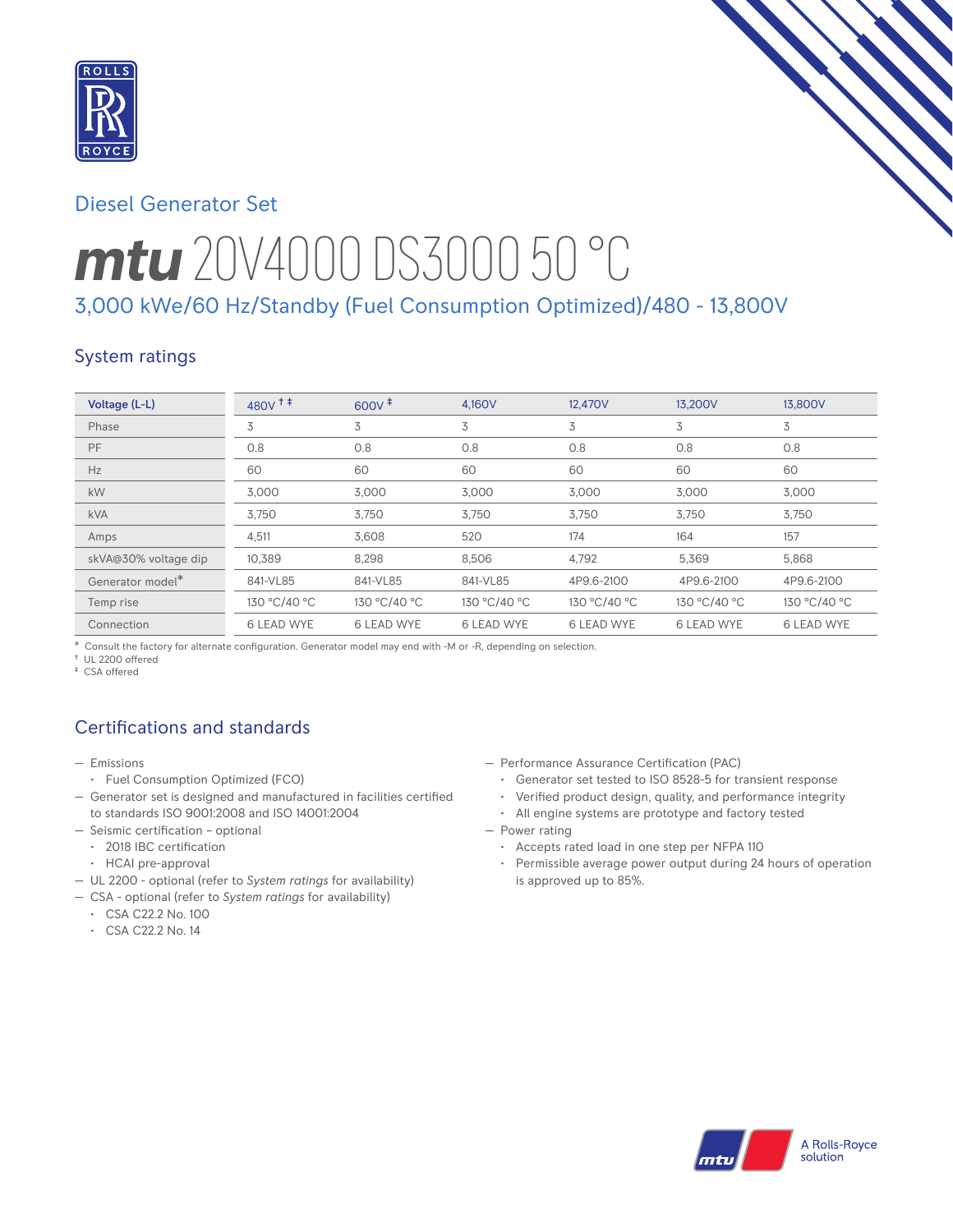### Standard features \*

- Single source provider
- Global product support
- Two (2) Year/3,000 Hour Basic Limited Warranty
- 20V4000 diesel engine
	- 95.4 liter displacement
	- Common rail fuel injection
- 4-cycle
- Complete range of accessories
- Cooling system
	- Integral set-mounted
	- Engine-driven fan

# Standard equipment \*

#### Engine

- Air cleaners
- Oil pump
- Oil drain extension and shut-off valve
- Full flow oil filter
- Closed crankcase ventilation
- Jacket water pump
- Inter cooler water pump
- Thermostats
- Blower fan and fan drive
- Radiator unit mounted
- Electric starting motor 24V
- Governor electronic isochronous
- Base structural steel
- SAE flywheel and bell housing
- Charging alternator 24V
- Battery box and cables
- Bulkhead fuel connectors
- Flexible exhaust connection
- Fuel consumption optimized

#### **Generator**

- NEMA MG1, IEEE, and ANSI standards compliance for temperature rise and motor starting
- Sustained short circuit current of up to 300% of the rated current for up to 10 seconds
- Self-ventilated and drip-proof
- Superior voltage waveform
- Digital, solid state, volts-per-hertz regulator
- Brushless alternator with brushless pilot exciter
- 4 pole, rotating field
- 130 °C maximum standby temperature rise
- 2-bearing, sealed
- Flexible coupling
- Full amortisseur windings
- 125% rotor balancing
- 3-phase voltage sensing
- $\pm$  0.25% voltage regulation no load to full load
- 100% of rated load one step
- 5% maximum total harmonic distortion
- Generator
	- Brushless, rotating field generator
	- 2/3 pitch windings
	- Permanent Magnet Generator (PMG) supply to regulator
- 300% short circuit capability
- Digital control panel(s)
	- UL recognized, CSA certified, NFPA 110
	- Complete system metering
	- LCD display

#### Digital control panel(s)

- Digital metering
- Engine parameters
- Generator protection functions
- Engine protection
- CANBus ECU communications
- Windows®-based software
- Multilingual capability
- Communications to remote annunciator
- Programmable input and output contacts
- UL recognized, CSA certified, CE approved
- Event recording
- IP 54 front panel rating with integrated gasket
- NFPA 110 compatible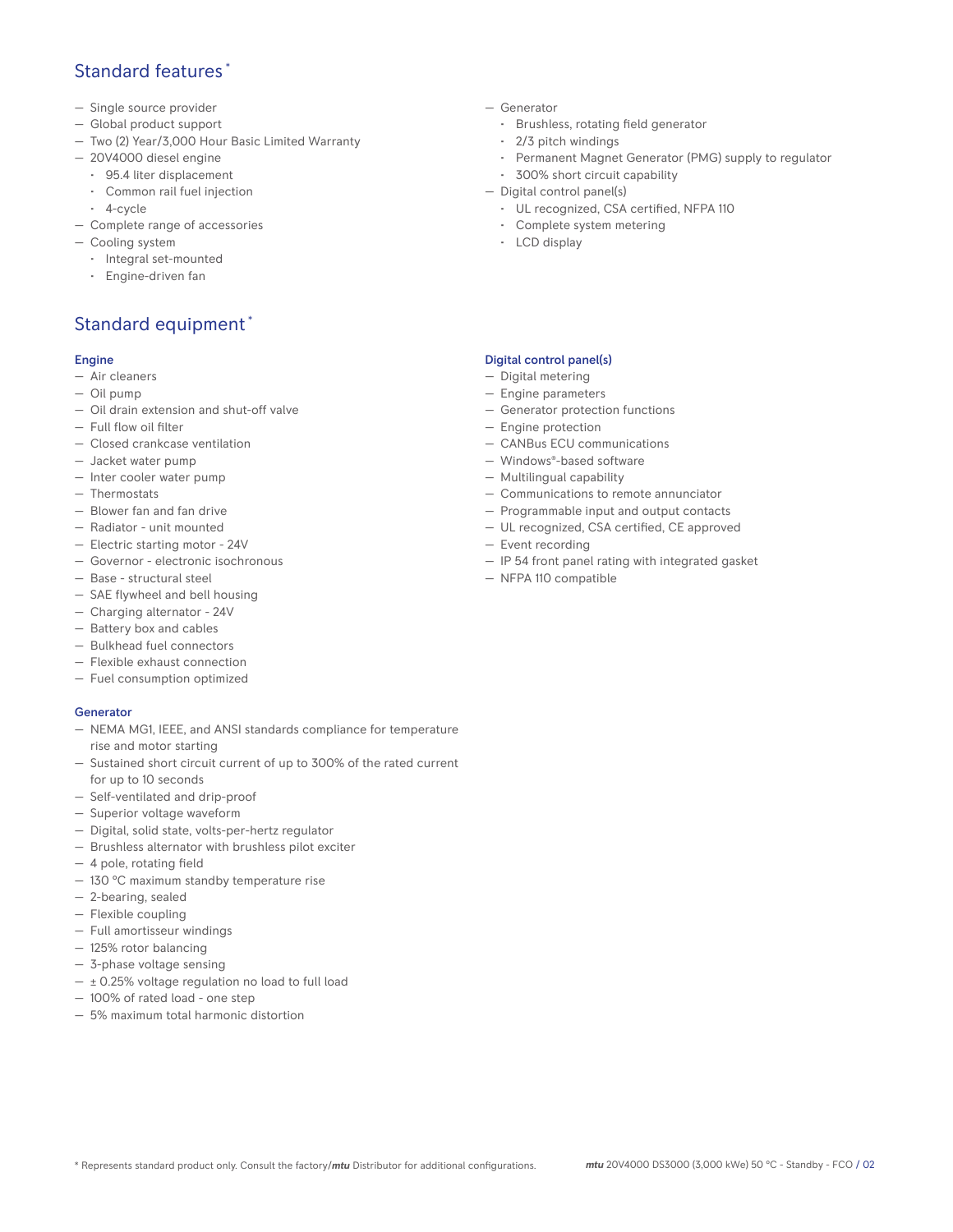# Application data

#### Engine

| Manufacturer                         | mtu                           |
|--------------------------------------|-------------------------------|
| Model                                | 20V4000G94S                   |
| Type                                 | 4-cycle                       |
| Arrangement                          | $20-V$                        |
| Displacement: $L$ (in <sup>3</sup> ) | 95.4 (5,822)                  |
| Bore: cm (in)                        | 17 (6.69)                     |
| Stroke: cm (in)                      | 21(8.27)                      |
| Compression ratio                    | 16.4:1                        |
| Rated rpm                            | 1.800                         |
| Engine governor                      | electronic isochronous (ADEC) |
| Maximum power: kWm (bhp)             | 3,490 (4,680)                 |
| Steady state frequency band          | ± 0.25%                       |
| Air cleaner                          | dry                           |
|                                      |                               |

#### Liquid capacity

| Total oil system: L (gal)             | 390 (103)  |
|---------------------------------------|------------|
| Engine jacket water capacity: L (gal) | 205 (54.2) |
| After cooler water capacity: L (gal)  | 50 (13.2)  |
| System coolant capacity: L (gal)      | 1.049(277) |
|                                       |            |

#### Electrical

| Electric volts DC                                            | 24    |
|--------------------------------------------------------------|-------|
| Cold cranking amps under -17.8 $^{\circ}$ C (O $^{\circ}$ F) | 4.200 |
| Batteries: group size                                        | 8D    |
| Batteries: quantity                                          |       |

#### Fuel system

| Fuel supply connection size          | $-16$ JIC 37 $\degree$ female |
|--------------------------------------|-------------------------------|
|                                      | 1" NPT adapter provided       |
| Fuel return connection size          | $-16$ JIC 37 $\degree$ female |
|                                      | 1" NPT adapter provided       |
| Maximum fuel lift - cranking: m (ft) | $1(3.3)*$                     |
| Maximum fuel lift - running: m (ft)  | 3.1(10)                       |
| Recommended fuel                     | diesel #2                     |
| Total fuel flow: L/hr (gal/hr)       | 1.620 (428)                   |

\* Fuel lift pump for cranking increases lift to: m (ft) 3.1 (10)

#### Fuel consumption

| At 100% of power rating: L/hr (gal/hr)<br>At 75% of power rating: L/hr (gal/hr)     | 785 (207)<br>551 (146) |
|-------------------------------------------------------------------------------------|------------------------|
| At 50% of power rating: L/hr (gal/hr)                                               | 379 (100)              |
| Cooling - radiator system                                                           |                        |
| Ambient capacity of radiator: °C (°F)<br>Maximum restriction of cooling air: intake | 50 (122)               |
| and discharge side of radiator: kPa (in. H <sub>2</sub> O)                          | 0.12(0.5)              |
| Water pump capacity: L/min (gpm)                                                    | 1,567(414)             |
| After cooler pump capacity: L/min (gpm)                                             | 567 (150)              |
| Heat rejection to coolant: kW (BTUM)                                                | 1,260 (71,655)         |
| Heat rejection to after cooler: kW (BTUM)                                           | 940 (53,457)           |
| Heat radiated to ambient: kW (BTUM)                                                 | 258 (14,698)           |
| Fan power: kW (hp)                                                                  | 115(154.2)             |
| Air requirements                                                                    |                        |
| Aspirating: *m <sup>3</sup> /min (SCFM)                                             | 264 (9,323)            |
| Air flow required for radiator                                                      |                        |
| cooled unit: *m <sup>3</sup> /min (SCFM)                                            | 3,453 (121,926)        |
| Remote cooled applications; air flow required for                                   |                        |
| dissipation of radiated generator set heat for a                                    |                        |
| maximum of 25 °F rise: *m <sup>3</sup> /min (SCFM)                                  | 936 (33,045)           |
| * Air density = $1.184 \text{ kg/m}^3$ (0.0739 lbm/ft <sup>3</sup> )                |                        |
| <b>Exhaust system</b>                                                               |                        |
| Gas temperature (stack): °C (°F)                                                    | 510 (950)              |
| Gas volume at stack temperature: m <sup>3</sup> /min (CFM)                          | 726 (25,638)           |

| Gas volume at stack temperature: m <sup>3</sup> /min (CFM)  | 726 (25,638) |
|-------------------------------------------------------------|--------------|
| Maximum allowable back pressure at                          |              |
| outlet of engine, before piping: kPa (in. H <sub>2</sub> 0) | 8.5(34.1)    |